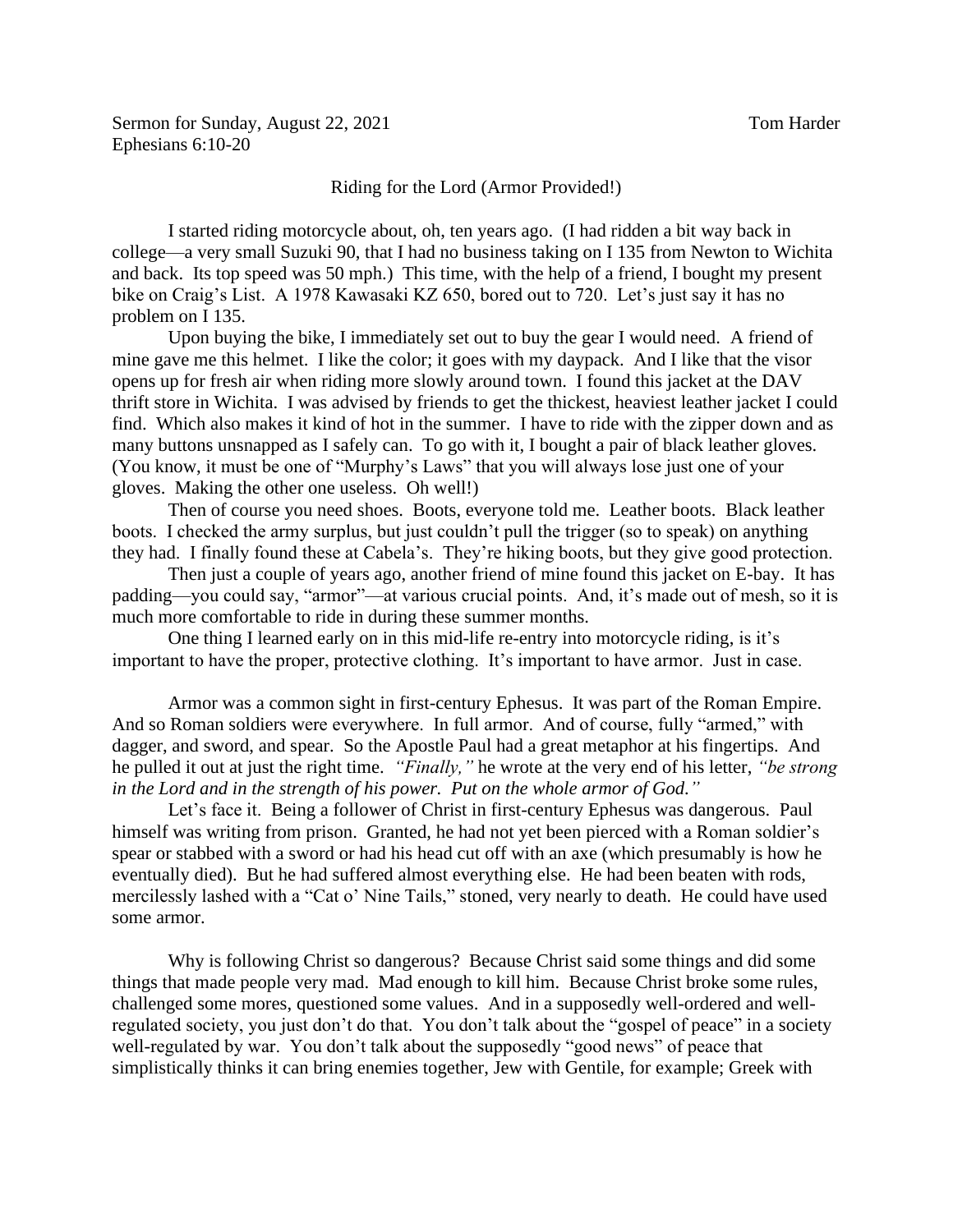Roman. Such a society doesn't need peace; it needs the sword! You know, to "keep" the peace. When they have no idea what true peace, the gospel of peace, truly is.

Is following Christ today dangerous? That depends. It depends on how seriously we take him. Everything he said, and did, how he lived, how he died. Christ was crucified by the Roman state and their well armored and armed soldiers. Because he made them angry. He made them afraid. He challenged their values. He was starting to turn everything they knew and loved upside down.

Our 16<sup>th</sup> century Anabaptist forebears took Christ very seriously. And man, was it dangerous. Thousands of them paid for it with their lives. Just like Jesus.

Our world wants to make following Jesus safe. They want us to tone things down—way down. Following Jesus is all about your personal salvation, they say. It has nothing to do with how you live—and certainly doesn't require you to live dangerously.

But Paul knew better. He had met the risen Christ on the road to Damascus. And Christ had said to him (or rather about him, to Ananias, *"I myself will show him how much he must suffer for the sake of my name" [Acts 9:17].* Sure enough, Paul had suffered for Jesus' name. Horrendously. And so in his letter to the believers in Ephesus, he wrote this, saving it until the very end. If you're going to ride with me—if you're going to take Jesus seriously, and try to follow him—you're going to need armor, *the "whole armor of God*."

Except . . . you're not really talking about armor, are you Paul? You're not talking about actual steel-forged breast plates, and helmets, and shields. And you're certainly not talking about actual swords, manufactured for one purpose, namely to kill people.

No, I'm not, Paul said. *"For our struggle is not against enemies of blood and flesh, but against the rulers, against the authorities, against the cosmic powers of this present darkness, against the spiritual forces of evil in the heavenly places."* In other words, sure, individuals of flesh and blood do wield the sword and spear, using them to thrust and to hack. But it is the commands of the cosmic powers of darkness that blood and flesh follow.

No amount of steel-forged armor is going to save your life. Because once they decide to take it, one way or another, they will. The armor you and I need is *"the whole armor of God,*  [why?] *so that you may be able to withstand on that evil day, and having done everything, to stand firm."* Wait a minute. It sounds like Paul expects them to be killed for their faith. As he has correctly concluded that he himself will.

And then he expands on his holy, God-breathed metaphor of armor. *"Stand therefore, and fasten the belt of truth around your waist, and put on the breastplate of righteousness. As shoes for your feet put on whatever will make you ready to proclaim the gospel of peace*." There it is. At the end of each day, that's what it comes down to. *The gospel of peace*.

But Paul is not quite done. *"With all of these, take the shield of faith, with which you will be able to quench all the flaming arrows of the evil one* . . . [perhaps some of you have had flaming arrows shot at you at some point?] . . . *Take the helmet of salvation, and the sword* . . .the sword, Paul? we interrupt. You want us to buy and actually carry a sword? No! Paul clarifies. *The sword of the Spirit . . . which is the word of God."*

And then Paul adds one "final" reminder. *"Pray in the Spirit at all times in every prayer and supplication* . . . *keep alert, and always persevere in supplication*. And please, he adds. *Pray also for me, so that when I speak, a message may be given to me to make known with boldness the mystery of the gospel* [which four verses earlier he had call the "gospel of peace," here acknowledging that it is a mystery, and not everybody is going to understand it]—*for which I am an ambassador in chains. Pray that I may declare it boldly, as I must speak."*